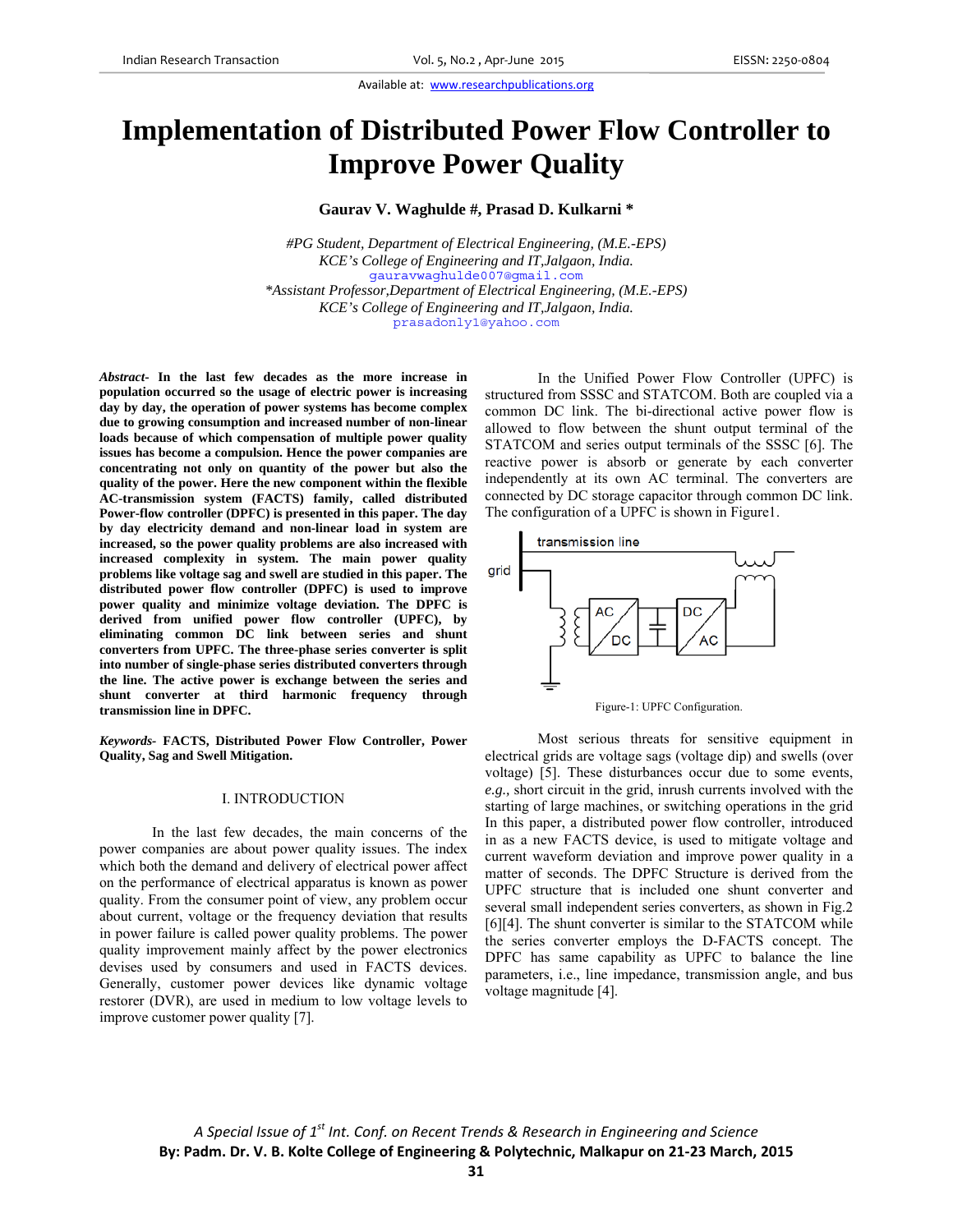

Figure-2: DPFC structure

∞

## II. DPFC PRINCIPLE

In comparison with UPFC, the main advantage offered by DPFC is eliminating the huge DC-link and instate using 3rd-harmonic current to active power exchange [2]. Theoretically the third, sixth, and ninth harmonic frequency can be used to exchange active power in the DPFC, which are generally zero sequence frequencies. The capacity of a transmission line to deliver power depends on its impedance. The transmission line impedance is inductive and proportional to the frequency, so the high transmission frequencies will cause high impedance. Because of this the third harmonics frequency is selected which is lowest zero sequence harmonic frequency. In the following subsections; the DPFC basic concepts are explained.

# *A. DC Link Elimination and Power Exchange:*

In the DPFC, instead of common DC link, the transmission line is used as a connection between theca terminal of series converters and DCterminal of shunt converter, for power exchange between converters [2] [6]. The power theory of non-sinusoidal components is used to exchange power in DPFC. A non-sinusoidal voltage or current can be presented as the sum of sinusoidal components at different frequencies is based on Fourier series. The multiplication of current and voltage components gives the active power. Since the integral of some terms with different frequencies are zero, so the active power equation is given as:

# $P=\sum V_i I_i \cos \phi_i$  ….. (1)  $i=1$

Where  $V_i$  and  $I_i$  are the voltage and current at the ithharmonic, respectively, and  $\phi_i$  is the angle between the voltage andcurrent at the same frequency. Equation (1) expresses theactive power at different frequency components isindependent.

From the above equation (1), the current and voltage in one frequency has no influence on the active power at other frequencies. The active power atdifferent frequencies is isolated from each other.

So by this concept the shunt converter in DPFC can absorb active power from the grid at the fundamental frequency and inject the current back into the grid at a harmonic frequency. Based on this fact, a shunt converter in DPFC can absorb the active power in one frequency and generates output power in another frequency, and also according to the amount of active power required at the fundamental frequency, the DPFC series converter generate the voltage at the harmonic frequency there by absorbing the active power from harmonic components.



*A Special Issue of 1st Int. Conf. on Recent Trends & Research in Engineering and Science* **By: Padm. Dr. V. B. Kolte College of Engineering & Polytechnic, Malkapur on 21‐23 March, 2015**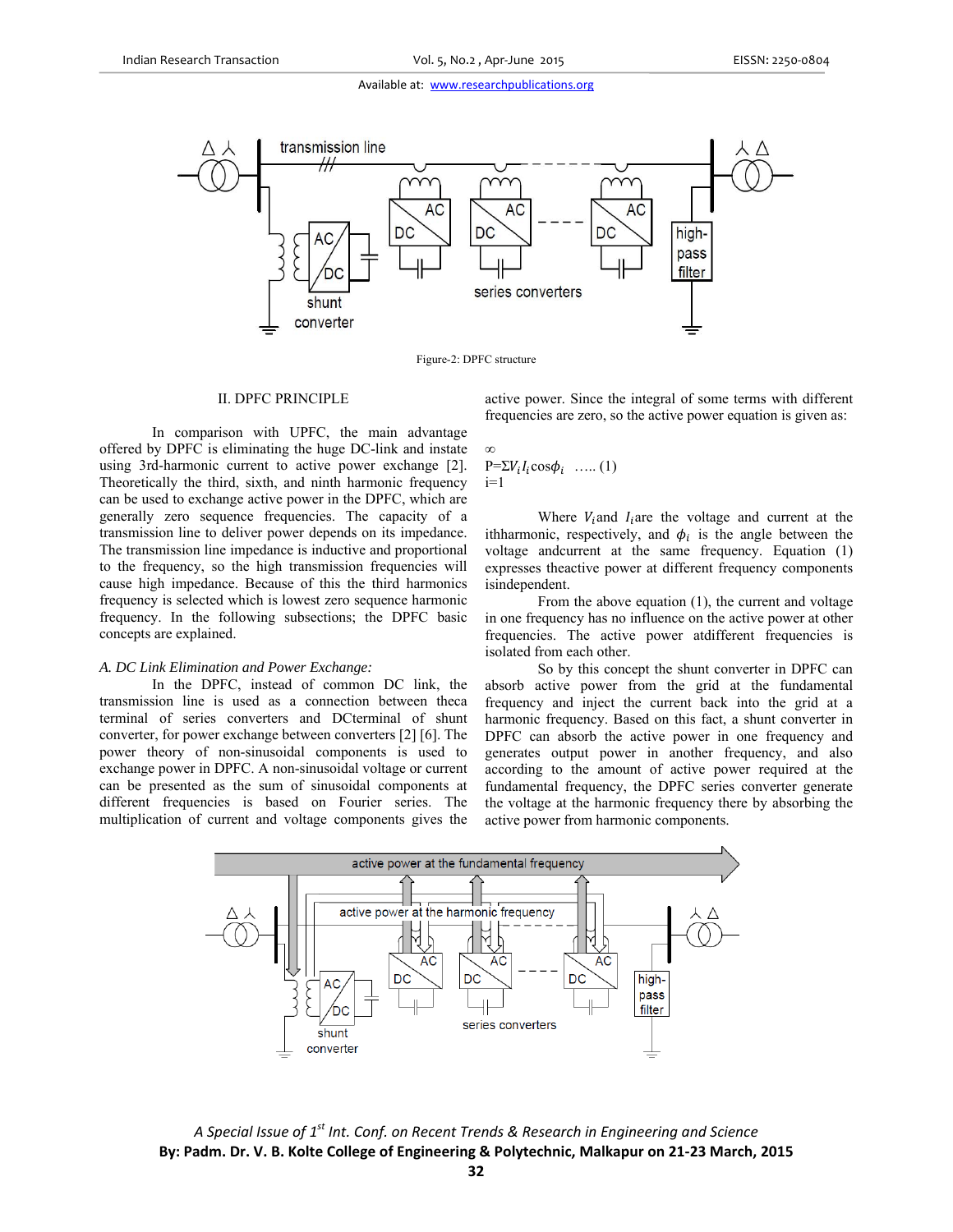Figure-3: Active Power Exchange

Assume a DPFC is placed in a transmission line of a two-bus system, as shown in Figure 1. While the power supply generates the active power, the shunt converter has the capability to absorb power in fundamental frequency of current. In the three phase system, the third harmonic in each phase is identical which is referred to as "zero sequence". The zero sequence harmonic can be naturally blocked by Y-Δ transformer as shown in figure 4.



Figure- 4: Utilize grounded Y-∆ transformer to filter zero-sequence harmonic

So the third harmonic component is trapped in  $Y-\Delta$ transformer. Output terminal of the shunt converter injects the third harmonic current into the neutral of Δ-Y transformer. Consequently, the harmonic current flows through the transmission line. This harmonic current controls the DC voltage of series capacitors. Fig. 3 illustrates how the active power is exchanged between the shunt and series converters in the DPFC. The third-harmonic is selected to exchange the active power in the DPFC and a high-pass filter is required to make a closed loop for the harmonic current. The third harmonic current is trapped in trapped in Δ-winding of transformer. Hence, no need to use the high-pass filter at the receiving-end of the system. In other words, by using the third-harmonic, the high-pass filter can be replaced with a cable connected between Δ-winding of transformer and ground. This cable routes the harmonic current to ground as shown in figure 5.



Figure- 5: Route the harmonic current by using the grounding of the Y-∆ transformer

*B. The DPFC Advantages:* 

The DPFC has some advantages as comparison to other FACTS devices, given as follows:

- i. *High Control Capability:* The DPFC similar to UPFC,it can control all parameters of transmission network, like transmission angle line impedance, and bus voltage magnitude.
- ii. *High Reliability :*The division of series converters in number of part increases the DPFC reliability during converters operation [1]. It means that if one of series converters fails, the others can continue to work.
- iii. *Low Cost:* The single-phase series converters rating are lower than one three-phase converter. Furthermore, the series converters do not need any high voltage isolation in transmission line connecting; single-turn transformers can be used to hang the series converters. Reference reported a case study to explore the feasibility of the DPFC, where a UPFS is replaced with a DPFC in the Korea electric power corporation [KEPCO].To achieve the same UPFC control capability, the DPFC construction requires less material.

# III.DPFC CONTROL

- [1]*Control Strategies:* 
	- The DPFC has three control strategies
	- *a. Central Control:*

In this control strategy, the reference signal sends by DPFC to both series and shunt converter. The central control gives corresponding reactive current signal for the shunt converter and voltage reference signals for the series converters as per requirement. All the reference signals are generated by central control are at the fundamental frequency [2].



Figure- 6: Central Controls

*b. Series Control:* 

Each single-phase converter has its own series control through the line. The controller is used to maintain dc voltage of a capacitor by using third harmonic frequency and to generate series voltage at

*A Special Issue of 1st Int. Conf. on Recent Trends & Research in Engineering and Science* **By: Padm. Dr. V. B. Kolte College of Engineering & Polytechnic, Malkapur on 21‐23 March, 2015**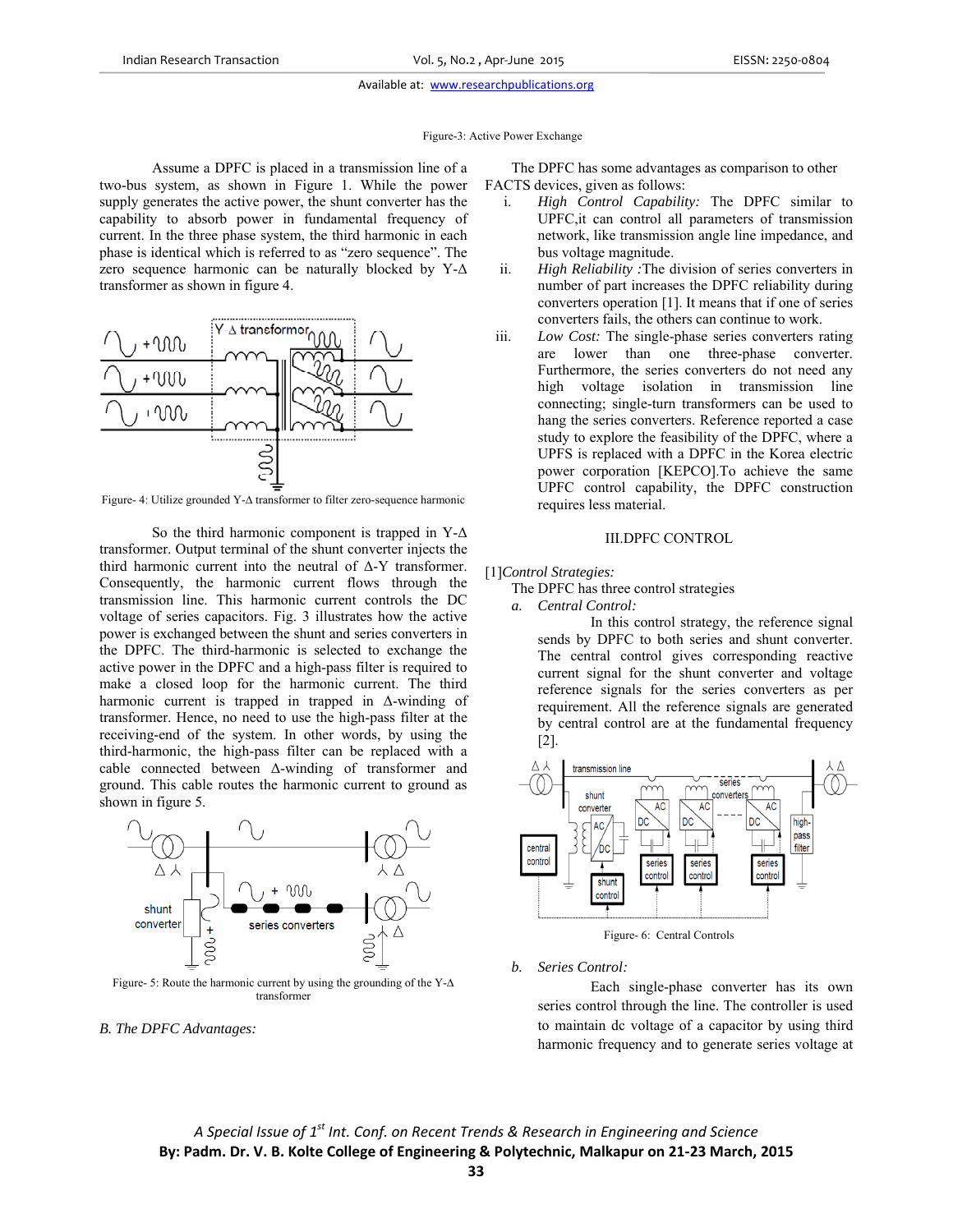a fundamental frequency which is prescribed by central control. Because of single phase series converter voltage ripple will occur whose frequency dependson frequency of current that flows through converter. So eliminate this ripples there are two possible ways one is increasing of turns ratio of single phase transformer and the second is use of dc capacitor of large capacitance. Any series controller has a low-pass and a 3rd-pass filter to create fundamental and third harmonic current, respectively. Two single-phase phase lock loop (PLL) are used to take frequency and phase information from network [5].The PWM-Generator block manages switching processes.



Figure- 7: Block diagram of the series converters in Matlab/Simulink

#### *c. Shunt Control:*

The shunt converter includes a three-phase converter connected back-to-back to a single-phase converter. The three-phase converter absorbs active power from grid at fundamental frequency and controls the dc voltage of capacitor between this converter and single-phase one. Other task of the shunt converter is to inject constant third-harmonic current into lines through the neutral cable of Δ-Y transformer.

Each converter has its own controller at different frequency operation (fundamental and thirdharmonic frequency). The shunt control structure block diagram is shown in Fig. 8.



Figure-8:The shunt control configuration:

(a) For fundamental frequency (b)For third-harmonic frequency

## **[2]** *Variation of the Shunt Converter:*

In the DPFC, the shunt converter should be a relatively large three-phase converter that generates the voltage at the fundamental and 3rd harmonic frequency simultaneously. A conventional choice would be a three-leg, three-wire converter. However, the converter is an open circuit for the 3rd harmonic components and is therefore incapable of generating a 3rd harmonic component. Because of this, the shunt converter in a DPFC will require a different type of 3-phase converter. There are several 3-phase converter topologies that can generate 3rd harmonic frequency components, such as multi-leg, multi-wire converters or three single-phase converters. These solutions normally introduce more components, thereby increasing total cost. A new topology for the DPFC shunt converter is proposed. The topology utilizes the existing Y-∆ transformer to inject the 3rd harmonic current into the grid. A single phase converter is connected between the transformer's neutral point and the ground, and injects a 3rd harmonic current into the neutral point of the transformer. This current evenly spreads into the 3-phase line through the transformer. The converter can be powered by an additional back-to-back converter connected to the low-voltage side of the transformer. The circuit scheme of this topology is shown in Figure 9.



*A Special Issue of 1st Int. Conf. on Recent Trends & Research in Engineering and Science* **By: Padm. Dr. V. B. Kolte College of Engineering & Polytechnic, Malkapur on 21‐23 March, 2015**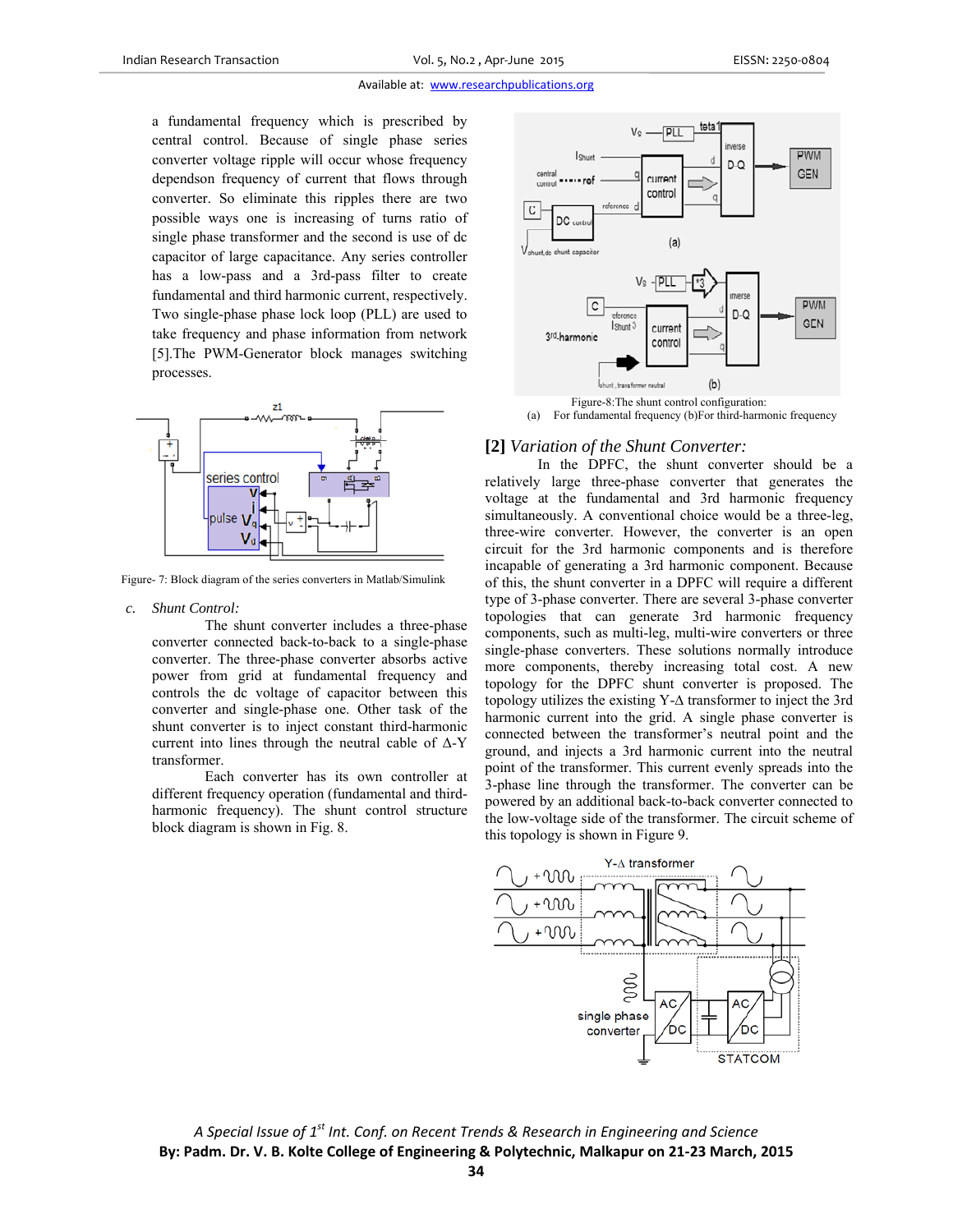## Figure- 9: DPFC shunt converter configuration.

For a symmetrical system, the voltage potential at the neutral point and fundamental frequency is zero. Accordingly, the single-phase converter only handles the 3rd harmonic voltages, which are much lower than the voltage at the fundamental frequency. As the single-phase converter is only used to provide active power for the series converter, the voltage and power rating are small. In addition, the singlephase converter uses the already present Y-∆ transformer as a grid connection. The single-phase converter is powered by another converter through a common DC link. In the case of the system with a STATCOM, the single-phase converter can be directly connected back-to-back to the DC side of the STATCOM, as shown in Figure 9.

#### IV. POWER QUALITY IMPROVEMENT:

The system is in under study. The system contains a three-phase source connected to a nonlinear RLC load through parallel transmission lines with the same lengths. The DPFC is placed in transmission line, which the shunt converter is connected to the transmission line in parallel through a  $Y-\Delta$ three-phase transformer, and series converters is distributed through this line. To simulate the dynamic performance, a three phase fault is considered near the load. The time duration of the fault is 0.5 seconds (500-1000 millisecond) [3] [8]. As shown in Fig. 10, significant voltage sag is observable during the fault, without any compensation. The voltage sag value is about 0.5 per unit. After adding a DPFC, load voltage sag can be mitigated effectively, as shown in Fig. 11. [1][2]



Fig. 10: Three-phase load voltage sag waveform.



Fig. 11: Mitigation of three phase load voltage sag with DPFC

Fig. 12depicts the load current swell about 1.1 perunit, during the fault. After implementation of the DPFC, the load current swell is removed effectively. The current swell mitigation for this case can be observed from Fig. 13 [1].



Figure- 12: Three phase load current swell waveform without DPFC



Figure- 13: Mitigation of three-phase load current swell with DPFC

## VI. CONCLUSION:

To improve power quality in the power transmission system, there are some effective methods. In this paper, the voltage sag and swell mitigation, using a new FACTS device called distributed power flow controller (DPFC) is presented.

The DPFC structure is similar to unified power flow controller (UPFC). It has a same control capability to balance the line parameters like transmission angle, line impedance and bus voltage magnitude. However, the DPFC has some advantages, as compare to UPFC, such as high reliability, high

*A Special Issue of 1st Int. Conf. on Recent Trends & Research in Engineering and Science* **By: Padm. Dr. V. B. Kolte College of Engineering & Polytechnic, Malkapur on 21‐23 March, 2015**